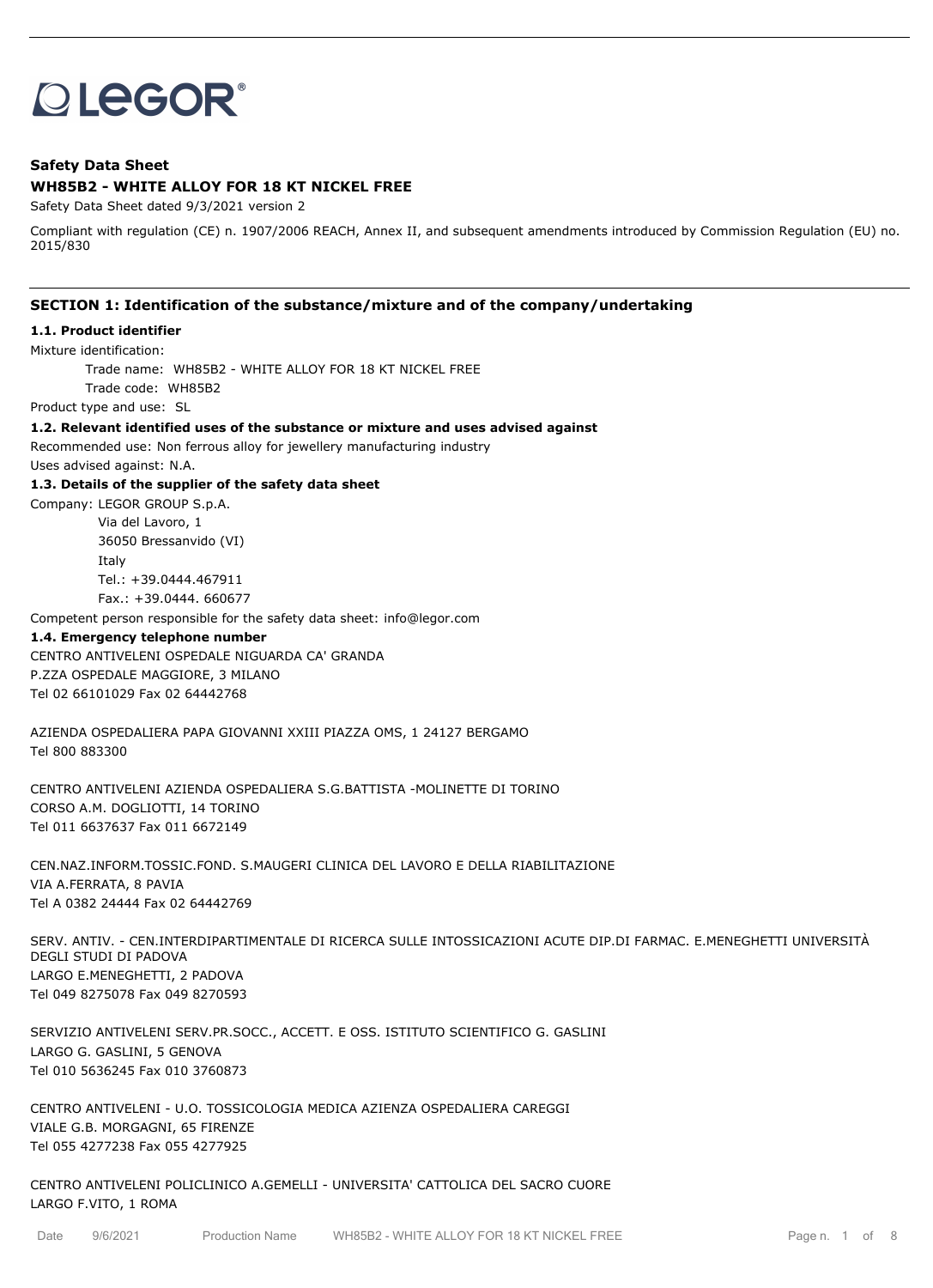CENTRO ANTIVELENI - ISTITUTO DI ANESTESIOLOGIA E RIANIMAZIONE UNIVERSITÀ DEGLI STUDI DI ROMA LA SAPIENZA VIALE DEL POLICLINICO, 155 ROMA Tel 06 49970698 Fax 06 4461967

AZ. OSP. UNIV. FOGGIA V.LE LUIGI PINTO, 1 71122 FOGGIA Tel 0881 732326

CENTRO ANTIVELENI AZIENDA OSPEDALIERA A. CARDARELLI VIA CARDARELLI, 9 NAPOLI Tel 081 7472870 Fax 081 7472880

# **SECTION 2: Hazards identification**

#### **2.1. Classification of the substance or mixture**

#### **Regulation (EC) n. 1272/2008 (CLP)**

0 The product is not classified as dangerous according to Regulation EC 1272/2008 (CLP).

Adverse physicochemical, human health and environmental effects:

No other hazards

**2.2. Label elements**

The product is not classified as dangerous according to Regulation EC 1272/2008 (CLP).

# **Special provisions according to Annex XVII of REACH and subsequent amendments:**

None

**2.3. Other hazards**

No PBT Ingredients are present

Other Hazards: No other hazards

#### **SECTION 3: Composition/information on ingredients**

**3.1. Substances**

N.A.

#### **3.2. Mixtures**

Mixture identification: WH85B2 - WHITE ALLOY FOR 18 KT NICKEL FREE

# **Hazardous components within the meaning of the CLP regulation and related classification:**

| Oty         | <b>Name</b> | <b>Ident. Numb.</b> Classification       |                                                                    | <b>Registration Number</b> |
|-------------|-------------|------------------------------------------|--------------------------------------------------------------------|----------------------------|
| $35 - 50 %$ | Silver      |                                          | CAS: 7440-22-4 Substance with a Union workplace<br>exposure limit. |                            |
| $25 - 35 %$ | Copper      | EC:231-159-6<br>Index:029-024-<br>$00-X$ | CAS: 7440-50-8 Substance with a Union workplace<br>exposure limit. |                            |

#### **SECTION 4: First aid measures**

# **4.1. Description of first aid measures**

In case of skin contact:

Wash with plenty of water and soap.

In case of eyes contact:

Wash immediately with water.

In case of Ingestion:

Do not induce vomiting, get medical attention showing the SDS and label hazardous.

In case of Inhalation:

Remove casualty to fresh air and keep warm and at rest.

#### **4.2. Most important symptoms and effects, both acute and delayed**

N.A.

## **4.3. Indication of any immediate medical attention and special treatment needed**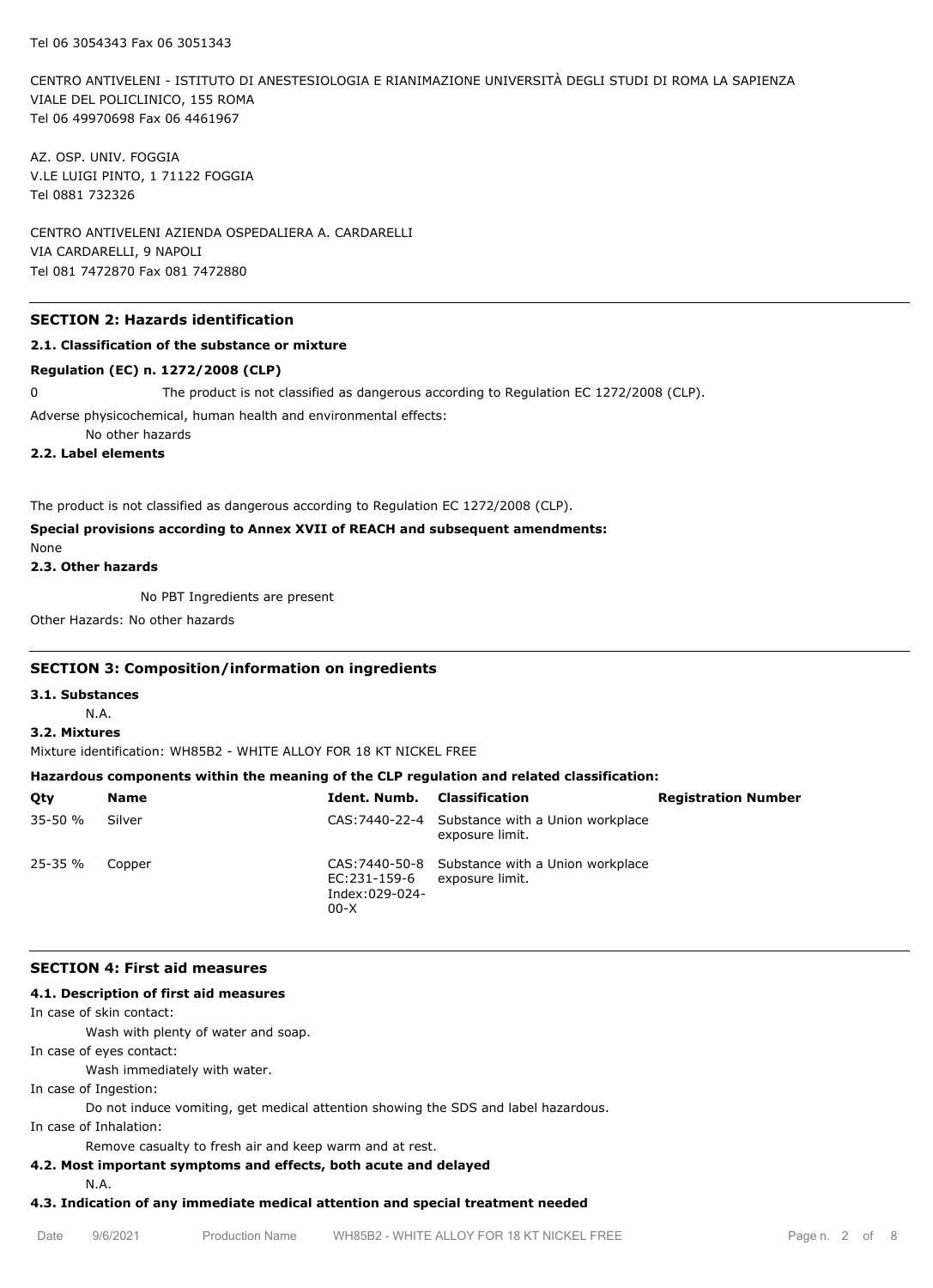# **SECTION 5: Firefighting measures**

#### **5.1. Extinguishing media**

Suitable extinguishing media:

Water.

Carbon dioxide (CO2).

Extinguishing media which must not be used for safety reasons:

None in particular.

#### **5.2. Special hazards arising from the substance or mixture**

Do not inhale explosion and combustion gases.

Burning produces heavy smoke.

#### **5.3. Advice for firefighters**

Use suitable breathing apparatus .

Collect contaminated fire extinguishing water separately. This must not be discharged into drains. Move undamaged containers from immediate hazard area if it can be done safely.

#### **SECTION 6: Accidental release measures**

#### **6.1. Personal precautions, protective equipment and emergency procedures**

Wear personal protection equipment.

Remove persons to safety.

See protective measures under point 7 and 8.

#### **6.2. Environmental precautions**

Do not allow to enter into soil/subsoil. Do not allow to enter into surface water or drains.

Retain contaminated washing water and dispose it.

In case of gas escape or of entry into waterways, soil or drains, inform the responsible authorities.

Suitable material for taking up: absorbing material, organic, sand

#### **6.3. Methods and material for containment and cleaning up**

Suitable material for taking up: absorbing material, organic, sand Wash with plenty of water.

#### **6.4. Reference to other sections**

See also section 8 and 13

#### **SECTION 7: Handling and storage**

#### **7.1. Precautions for safe handling**

Avoid contact with skin and eyes, inhaltion of vapours and mists.

Do not eat or drink while working.

See also section 8 for recommended protective equipment.

#### **7.2. Conditions for safe storage, including any incompatibilities**

Incompatible materials:

None in particular.

Instructions as regards storage premises:

Adequately ventilated premises.

# **7.3. Specific end use(s)**

Recommendation(s)

None in particular

Industrial sector specific solutions:

None in particular

# **SECTION 8: Exposure controls/personal protection**

#### **8.1. Control parameters**

#### **Community Occupational Exposure Limits (OEL)**

| Component | <b>OEL</b><br>Type | Country    | Ceiling | mq/m3 | Long Term Long Term Short<br>ppm | Term<br>mq/m3 | Short<br>Term ppm | <b>Behaviour Notes</b> |                                   |
|-----------|--------------------|------------|---------|-------|----------------------------------|---------------|-------------------|------------------------|-----------------------------------|
| Silver    | EU                 | <b>NNN</b> |         | 0,1   |                                  |               |                   |                        |                                   |
|           | ACGIH              | <b>NNN</b> |         | 0,1   |                                  |               |                   |                        | Metal dust and fume.<br>- Argyria |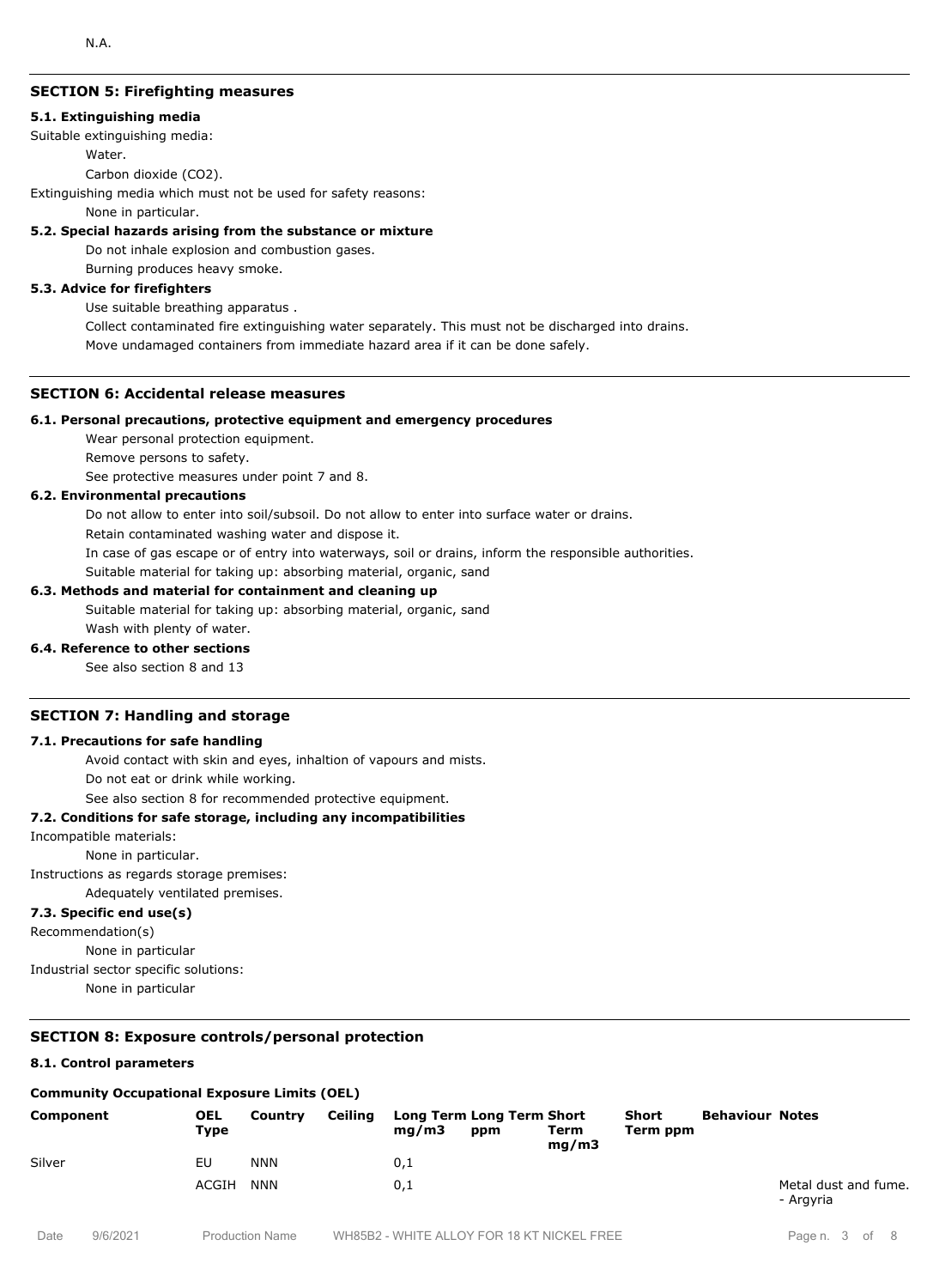|        | ACGIH<br><b>NNN</b> | 0,01 | Soluble compounds,<br>as Ag. - Argyria                  |
|--------|---------------------|------|---------------------------------------------------------|
| Copper | <b>NNN</b><br>ACGIH | 0,2  | Fume, as Cu. Irr, GI,<br>metal fume fever               |
|        | ACGIH<br><b>NNN</b> |      | Dusts and mists, as<br>Cu. Irr, GI, metal<br>fume fever |

| Derived No Effect Level (DNEL) values |           |                                                                        |                            |                                  |  |
|---------------------------------------|-----------|------------------------------------------------------------------------|----------------------------|----------------------------------|--|
| Component                             | CAS-No.   | <b>Worker Worker Consu</b><br><b>Industr Profess mer</b><br>ional<br>у | Exposure<br>Route          | <b>Exposure Frequency Remark</b> |  |
| Copper                                | 7440-50-8 | 0.041<br>mg/kg                                                         | <b>Human</b><br>Dermal     | Long Term, systemic<br>effects   |  |
|                                       |           | 0,041<br>mg/kg                                                         | <b>Human</b><br>Inhalation | Long Term, systemic<br>effects   |  |
|                                       |           | 0,082<br>mg/kg                                                         | <b>Human</b><br>Dermal     | Short Term, systemic<br>effects  |  |
|                                       |           | 0,082<br>mg/kg                                                         | <b>Human</b><br>Inhalation | Short Term, systemic<br>effects  |  |

#### **8.2. Exposure controls**

Eye protection:

Not needed for normal use. Anyway, operate according good working practices.

Protection for skin:

No special precaution must be adopted for normal use.

Protection for hands:

Not needed for normal use. Respiratory protection:

N.A.

Thermal Hazards:

N.A.

Environmental exposure controls:

N.A.

Hygienic and Technical measures

N.A.

# **SECTION 9: Physical and chemical properties**

# **9.1. Information on basic physical and chemical properties Physical State** Solid **Appearance and colour:** White-grey grained alloy **Odour:** Odourless **Odour threshold:** N.A. **pH:** N.A. **Melting point / freezing point:** 1100 °C (2012 °F) **Initial boiling point and boiling range:** N.A. **Flash point:** > 93°C **Evaporation rate:** N.A. **Upper/lower flammability or explosive limits:** N.A. **Vapour density:** N.A. **Vapour pressure:** N.A. **Relative density:** N.A. **Solubility in water:** Unsoluble in water **Solubility in oil:** Unsoluble in organic solvents **Partition coefficient (n-octanol/water):** N.A. **Auto-ignition temperature:** N.A. **Decomposition temperature:** N.A. **Viscosity:** N.A. **Explosive properties:** . **Oxidizing properties:** N.A.

**Solid/gas flammability:** N.A.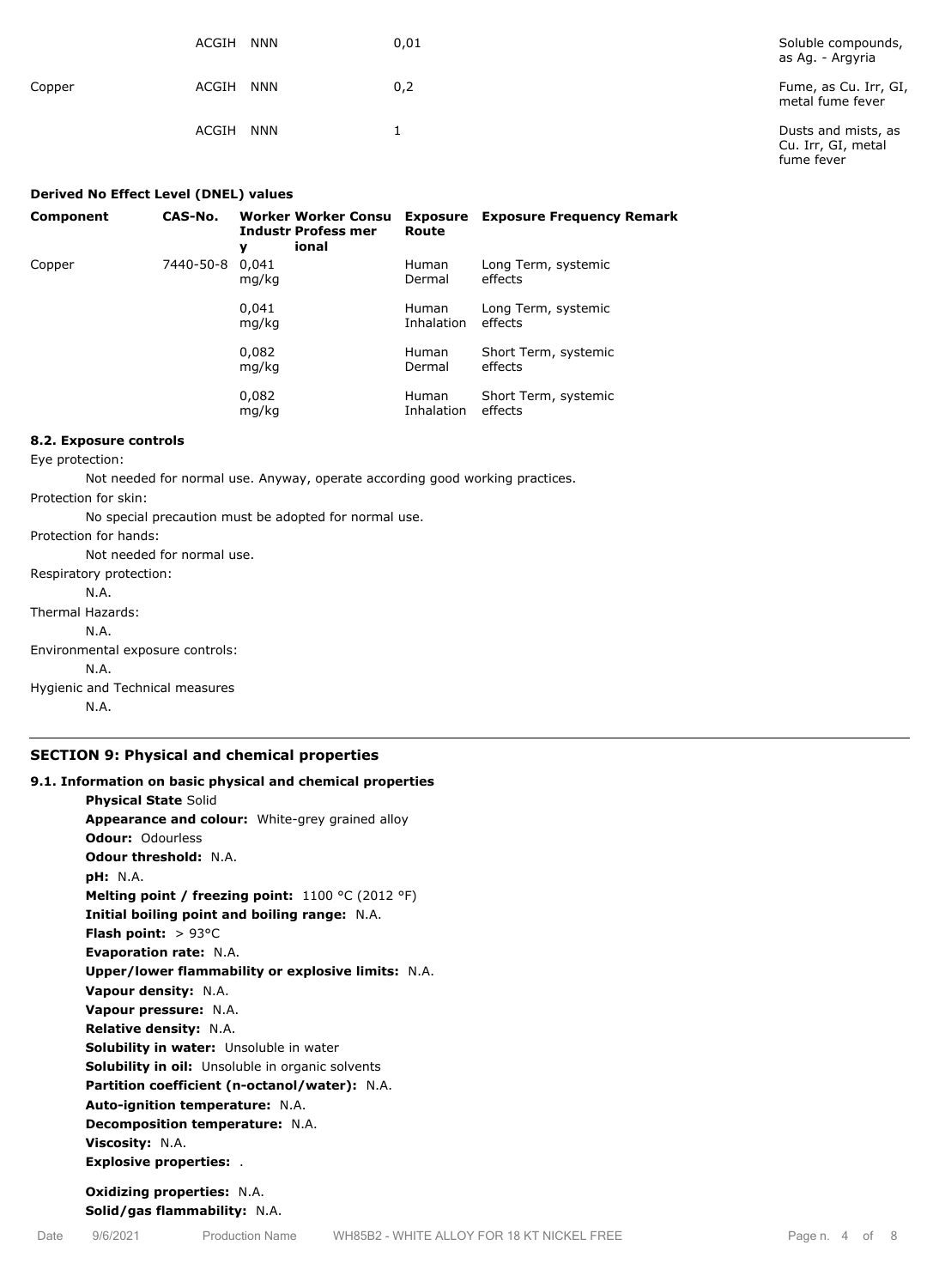## **9.2. Other information**

**VOC** N.A. **Substance Groups relevant properties** N.A. **Miscibility:** N.A. **Conductivity:** N.A.

#### **SECTION 10: Stability and reactivity**

#### **10.1. Reactivity**

Stable under normal conditions

- **10.2. Chemical stability** Data not Available.
- **10.3. Possibility of hazardous reactions** None.

#### **10.4. Conditions to avoid**

Stable under normal conditions.

**10.5. Incompatible materials**

None in particular.

**10.6. Hazardous decomposition products** None.

# **SECTION 11: Toxicological information**

# **11.1. Information on toxicological effects**

#### **Toxicological Information of the Preparation**

| a) acute toxicity                    | Not classified                                                   |
|--------------------------------------|------------------------------------------------------------------|
|                                      | Based on available data, the classification criteria are not met |
| b) skin corrosion/irritation         | Not classified                                                   |
|                                      | Based on available data, the classification criteria are not met |
| c) serious eye damage/irritation     | Not classified                                                   |
|                                      | Based on available data, the classification criteria are not met |
| d) respiratory or skin sensitisation | Not classified                                                   |
|                                      | Based on available data, the classification criteria are not met |
| e) germ cell mutagenicity            | Not classified                                                   |
|                                      | Based on available data, the classification criteria are not met |
| f) carcinogenicity                   | Not classified                                                   |
|                                      | Based on available data, the classification criteria are not met |
| g) reproductive toxicity             | Not classified                                                   |
|                                      | Based on available data, the classification criteria are not met |
| h) STOT-single exposure              | Not classified                                                   |
|                                      | Based on available data, the classification criteria are not met |
| i) STOT-repeated exposure            | Not classified                                                   |
|                                      | Based on available data, the classification criteria are not met |
| j) aspiration hazard                 | Not classified                                                   |
|                                      | Based on available data, the classification criteria are not met |
|                                      |                                                                  |

## **SECTION 12: Ecological information**

# **12.1. Toxicity**

Adopt good working practices, so that the product is not released into the environment. Eco-Toxicological Information:

# **List of Eco-Toxicological properties of the product**

Not classified for environmental hazards.

# No data available for the product

# **12.2. Persistence and degradability**

N.A.

# **12.3. Bioaccumulative potential**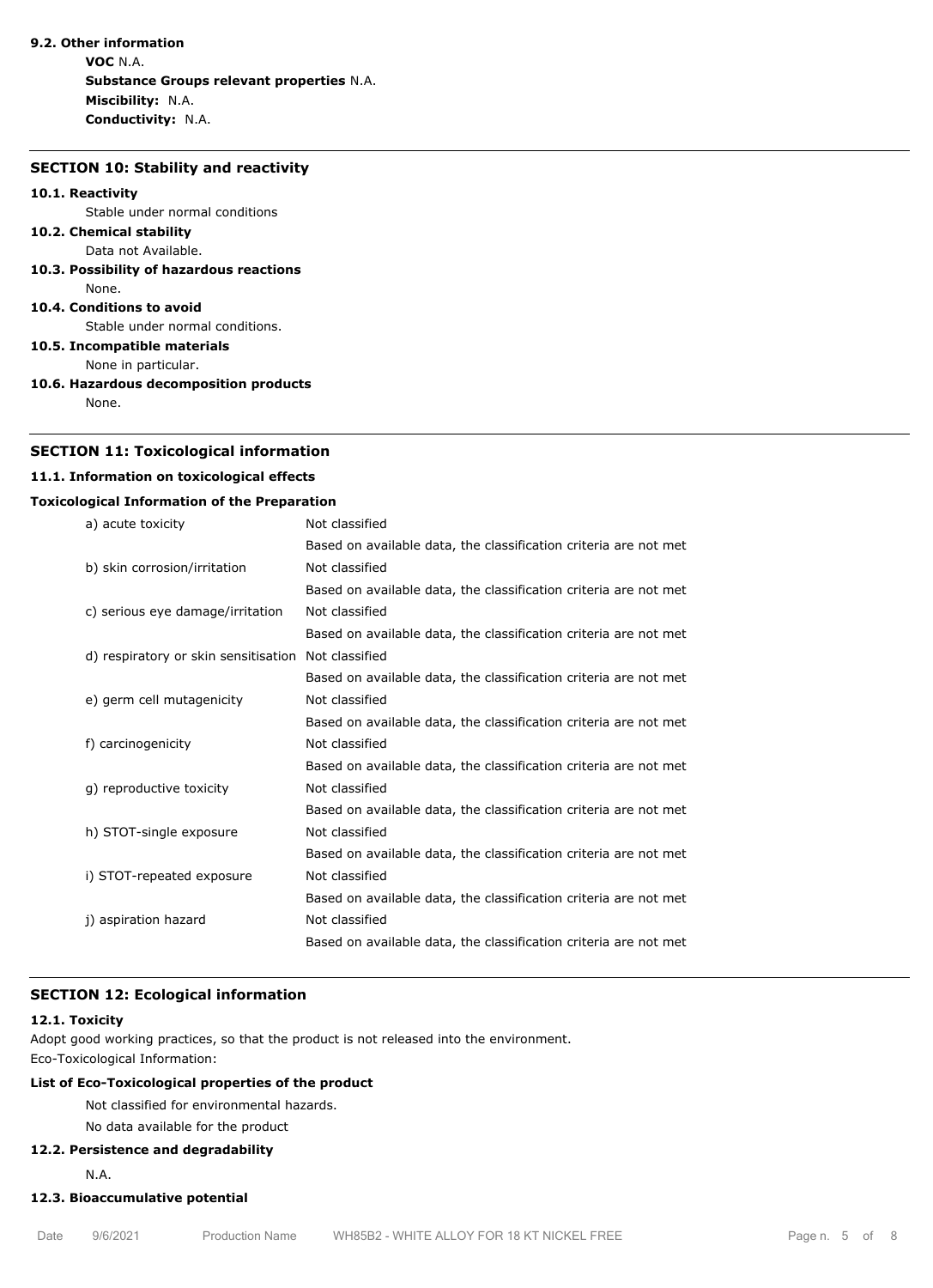# **12.4. Mobility in soil**

N.A.

**12.5. Results of PBT and vPvB assessment**

No PBT Ingredients are present

#### **12.6. Other adverse effects**

N.A.

#### **SECTION 13: Disposal considerations**

#### **13.1. Waste treatment methods**

Recover if possible. In so doing, comply with the local and national regulations currently in force.

# **SECTION 14: Transport information**

Not classified as dangerous in the meaning of transport regulations.

**14.1. UN number** N.A. **14.2. UN proper shipping name** N.A. **14.3. Transport hazard class(es)** ADR-Class: NA N.A. **14.4. Packing group** N.A. **14.5. Environmental hazards** N.A. **14.6. Special precautions for user** N.A. Road and Rail ( ADR-RID ) : N.A. Air ( IATA ) : Sea ( IMDG ) : N.A.

# **14.7. Transport in bulk according to Annex II of MARPOL and the IBC Code**

N.A.

# **SECTION 15: Regulatory information**

# **15.1. Safety, health and environmental regulations/legislation specific for the substance or mixture**

Dir. 98/24/EC (Risks related to chemical agents at work) Dir. 2000/39/EC (Occupational exposure limit values) Regulation (EC) n. 1907/2006 (REACH) Regulation (EC) n. 1272/2008 (CLP) Regulation (EC) n. 790/2009 (ATP 1 CLP) and (EU) n. 758/2013 Regulation (EU) n. 286/2011 (ATP 2 CLP) Regulation (EU) n. 618/2012 (ATP 3 CLP) Regulation (EU) n. 487/2013 (ATP 4 CLP) Regulation (EU) n. 944/2013 (ATP 5 CLP) Regulation (EU) n. 605/2014 (ATP 6 CLP) Regulation (EU) n. 2015/1221 (ATP 7 CLP) Regulation (EU) n. 2016/918 (ATP 8 CLP) Regulation (EU) n. 2016/1179 (ATP 9 CLP) Regulation (EU) n. 2017/776 (ATP 10 CLP) Regulation (EU) n. 2018/669 (ATP 11 CLP) Regulation (EU) n. 2018/1480 (ATP 13 CLP) Regulation (EU) n. 2019/521 (ATP 12 CLP) Regulation (EU) 2015/830

Restrictions related to the product or the substances contained according to Annex XVII Regulation (EC) 1907/2006 (REACH) and subsequent modifications:

Restrictions related to the product: None

Restrictions related to the substances contained: None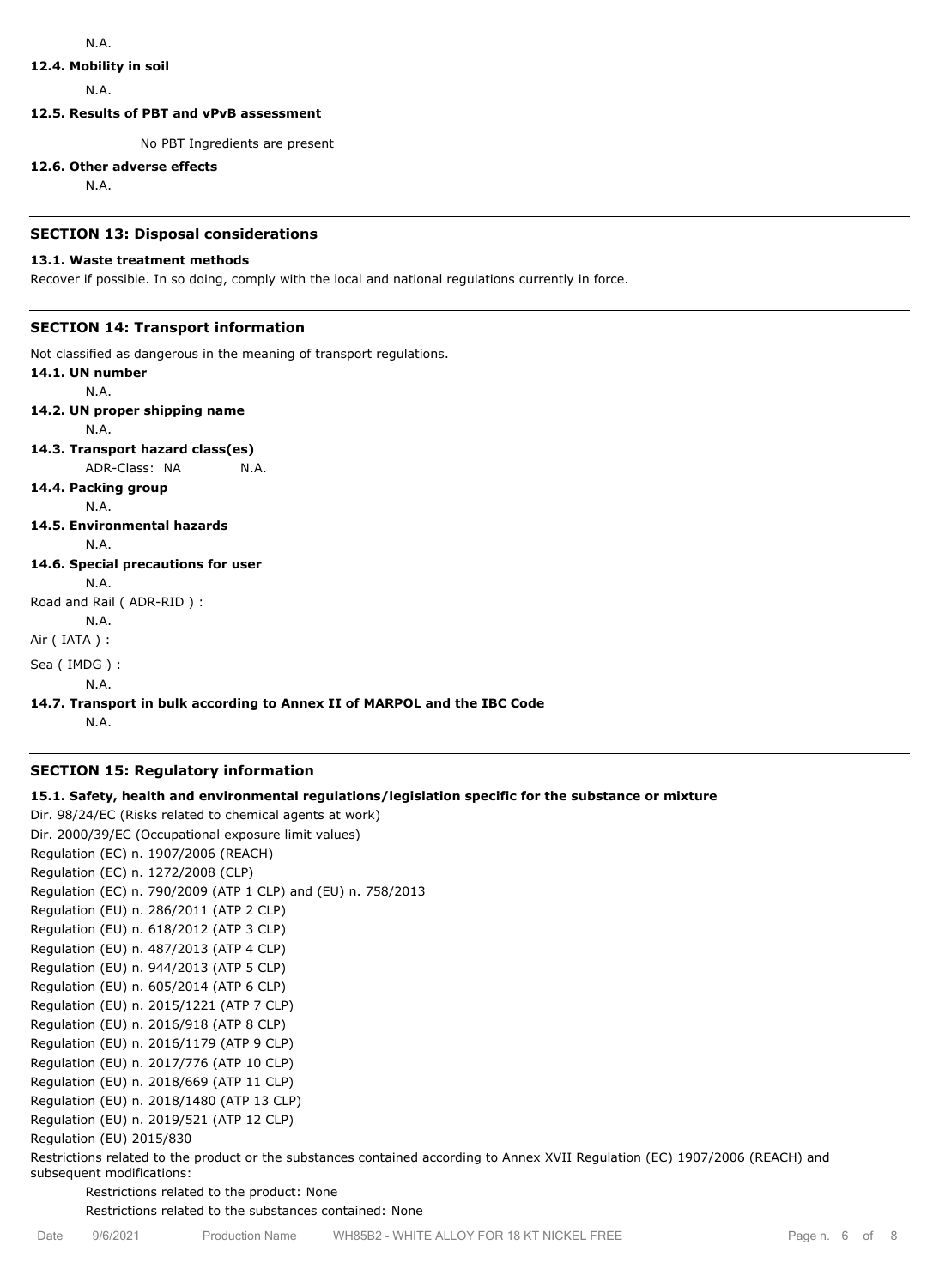N.A.

#### **Regulation (EU) No 649/2012 (PIC regulation)**

No substances listed

German Water Hazard Class.

Class 3: extremely hazardous.

SVHC Substances:

No data available

#### **15.2. Chemical safety assessment**

No Chemical Safety Assessment has been carried out for the mixture.

## **SECTION 16: Other information**

This document was prepared by a competent person who has received appropriate training.

Main bibliographic sources:

ECDIN - Environmental Chemicals Data and Information Network - Joint Research Centre, Commission of the European Communities

SAX's DANGEROUS PROPERTIES OF INDUSTRIAL MATERIALS - Eight Edition - Van Nostrand Reinold

The information contained herein is based on our state of knowledge at the above-specified date. It refers solely to the product indicated and constitutes no guarantee of particular quality.

It is the duty of the user to ensure that this information is appropriate and complete with respect to the specific use intended.

This MSDS cancels and replaces any preceding release.

Legend to abbreviations and acronyms used in the safety data sheet:

ACGIH: American Conference of Governmental Industrial Hygienists

ADR: European Agreement concerning the International Carriage of Dangerous Goods by Road.

AND: European Agreement concerning the International Carriage of Dangerous Goods by Inland Waterways

ATE: Acute Toxicity Estimate

ATEmix: Acute toxicity Estimate (Mixtures)

BCF: Biological Concentration Factor

BEI: Biological Exposure Index

BOD: Biochemical Oxygen Demand

CAS: Chemical Abstracts Service (division of the American Chemical Society).

CAV: Poison Center

CE: European Community

CLP: Classification, Labeling, Packaging.

CMR: Carcinogenic, Mutagenic and Reprotoxic

COD: Chemical Oxygen Demand

COV: Volatile Organic Compound

CSA: Chemical Safety Assessment

CSR: Chemical Safety Report

DMEL: Derived Minimal Effect Level

DNEL: Derived No Effect Level.

DPD: Dangerous Preparations Directive

DSD: Dangerous Substances Directive

EC50: Half Maximal Effective Concentration

ECHA: European Chemicals Agency

EINECS: European Inventory of Existing Commercial Chemical Substances.

ES: Exposure Scenario

GefStoffVO: Ordinance on Hazardous Substances, Germany.

GHS: Globally Harmonized System of Classification and Labeling of Chemicals.

IARC: International Agency for Research on Cancer

IATA: International Air Transport Association.

IATA-DGR: Dangerous Goods Regulation by the "International Air Transport Association" (IATA).

IC50: half maximal inhibitory concentration

ICAO: International Civil Aviation Organization.

ICAO-TI: Technical Instructions by the "International Civil Aviation Organization" (ICAO).

IMDG: International Maritime Code for Dangerous Goods.

INCI: International Nomenclature of Cosmetic Ingredients.

IRCCS: Scientific Institute for Research, Hospitalization and Health Care

#### KAFH: KAFH

KSt: Explosion coefficient.